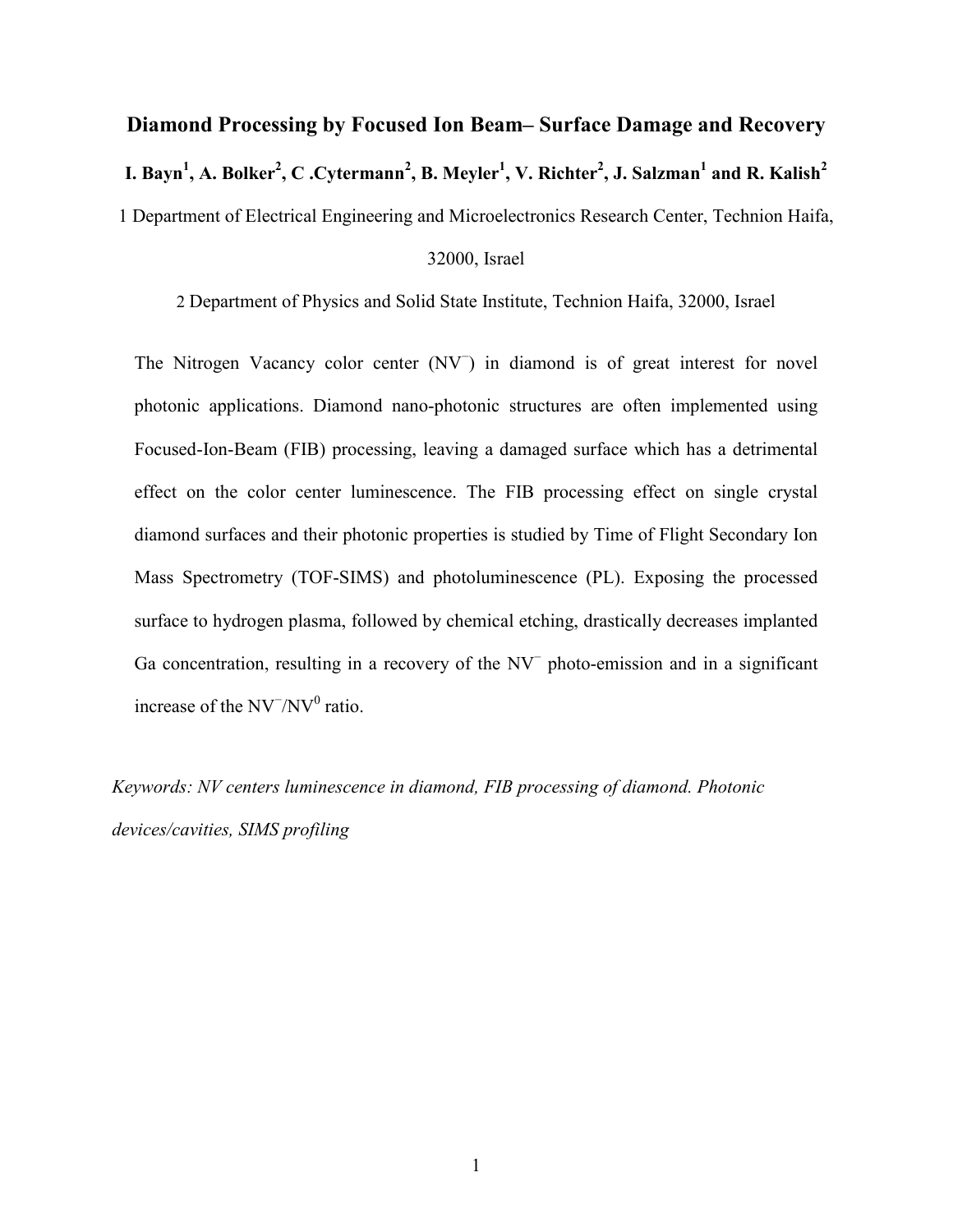The negatively charged nitrogen-vacancy color center (NV<sup>−</sup> ) in diamond is an attractive candidate as a solid state quantum bit  $(qubit)^1$ . Quantum information encoded into the NV<sup>-</sup> ground state triplet allows implementation of qubit gates<sup>2</sup> and quantum registers<sup>3</sup>, however for many qubit computation a photonic architecture for controlled distant spin-spin interaction is desirable. Single NV<sup>−</sup> registered into high-*Q* cavities coupled by waveguides enables realization of a photonic module<sup>4</sup> needed for three-dimensional cluster state based quantum computing<sup>5</sup>. The first diamond based photonic crystal (PC) nanocavity suitable for coupling of photons from the NV<sup>−</sup> was realized in a nanodiamond (ND) film<sup>6</sup>. It would, however, be advantageous to realize these in single crystal diamond due to potentially lower losses<sup>6</sup>. The commonly used method of micro-machining and patterning diamond is by Focused-Ion-Beam (FIB) processing<sup>7-</sup>  $9$ . However this is accompanied by Ga implantation beneath the carved surface and by some "spill over" of the eroded material. As a result, the luminescence of FIB processed diamond is found to be strongly quenched, and a charge conversion of  $NV<sup>-</sup>$  to  $NV<sup>0</sup>$  is observed<sup>7,9</sup>.

In this work, we report on the beneficial effect that hydrogen plasma followed by acid treatments has on the optical and luminescence properties of the FIB processed diamond surfaces. In contrast to the previous studies of plasma treatment<sup>10,11</sup> that leaves an H terminated surface, the acidic etching following the hydrogen plasma treatment renders the surface oxygen terminated, which has been shown to enhance the formation of NV<sup>-10</sup>

The present study is conducted on FIB-milled type Ib diamond surfaces and on triangular cross section nanobridges realized in them. In order to allow accurate measurements of the thickness of the removed layer by the various employed processes, a deep Li layer (*40keV,*   $10^{15}$ *ions/cm<sup>2</sup>*), was implanted into the blank diamond surface to serve as a depth marker<sup>12</sup>. Two square wells *200µ×200µ* and *95nm* deep were FIB milled using a *21nA, 30 keV* FIB beam. The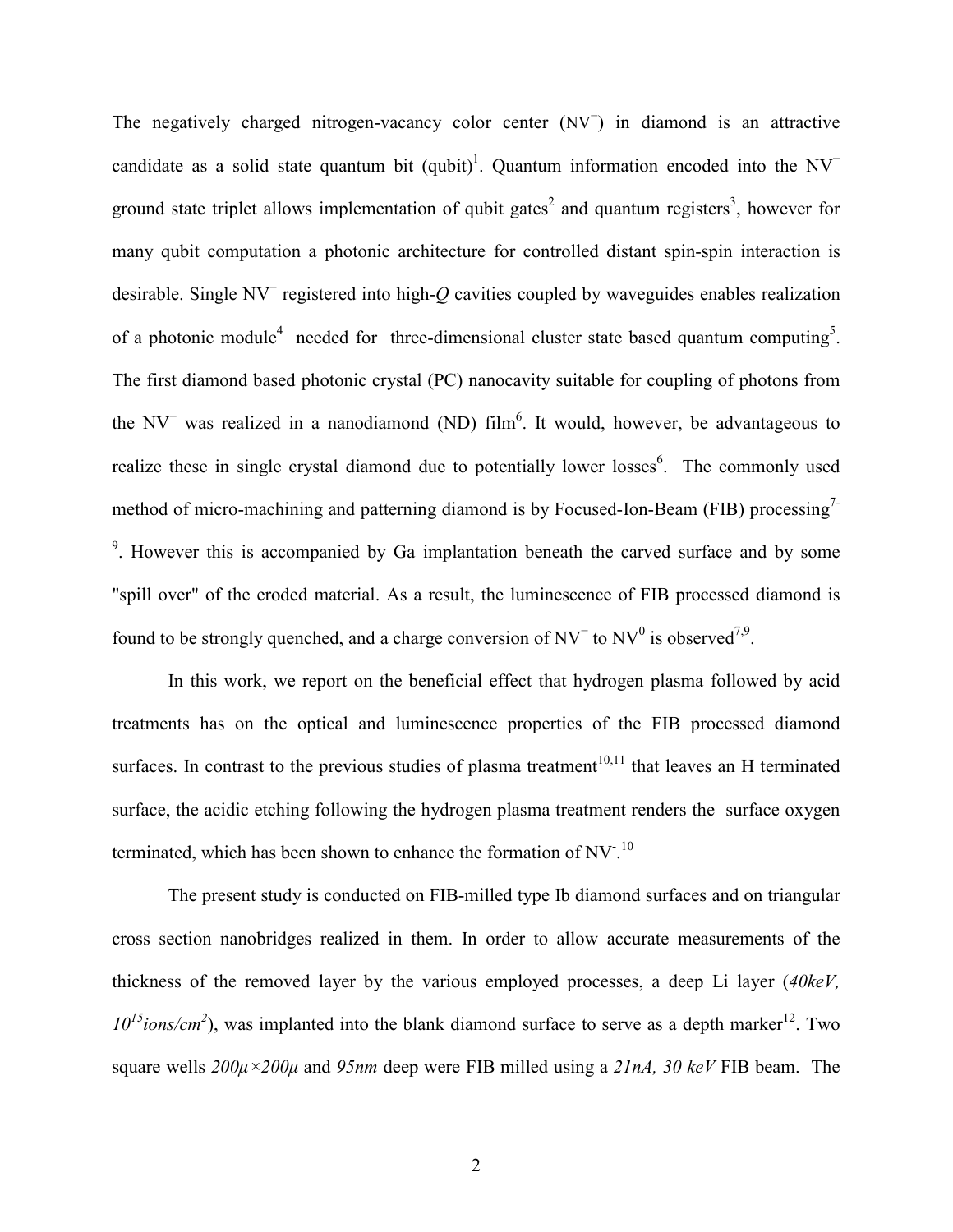first well served as reference for the Ga and Li as received depth profiles. The second well was exposed to hydrogen plasma (H<sub>2</sub> flow: 210sccm, pressure: 60Torr, MW power: 850W, temperature:  $650^{\circ}$ C) for 80min. Following each stage the sample was exposed to a boiling  $HClO<sub>4</sub>: HNO<sub>3</sub>: H2SO<sub>4</sub> (1:1:1)$  acid mixture. Similar treatments were done to the FIB milled triangular nanobridges discussed below.

In order to assess the effect of the various treatments on the properties of diamond, depth profiles were recorded at different stages of the treatment, using an ION-TOF TOF-SIMS 5 instrument. Fig. 1 displays (i) the as implanted Li depth profile prior to Ga milling (ii) the Li and Ga depth profiles following FIB milling and acid treatments (first well area) (iii) the Li and Ga depth profiles following a subsequent H plasma (80 minutes) and acid treatments (second well area). The data shown in Fig. 1 for the different probed sections were shifted in depth to take into account the surface milling/etching) so as to overlap the three identical Li profiles. These data show that the FIB treatment has removed *95 (±3) nm* from the diamond surface and that the subsequent H plasma and acid treatment has resulted in the removal of another *20 (±3) nm* in the Ga milled area. The measured Ga depth profile obtained after FIB milling (Fig. 1, red line, "Gainit") fits very well the SRIM simulation<sup>13</sup> (Fig. 1, black dots, "Ga-SRIM"), taking into account the diamond material removal during the Ga ion bombardment. Following the 80 minute plasma treatment and etching, practically all Ga in the diamond surface has been removed (Fig. 1, blue line, "Ga-plsm"). To check the influence that the plasma and acid etching has on the surface properties two small wells *5µ×5µ* and *100nm* deep were milled by FIB using a very low beam current (*48pA*) to achieve good surface quality. These wells were characterized by atomic-forcemicroscopy (AFM) prior and after the treatment. The surface roughness (RMS) was found to decrease, following the treatment by *25%*.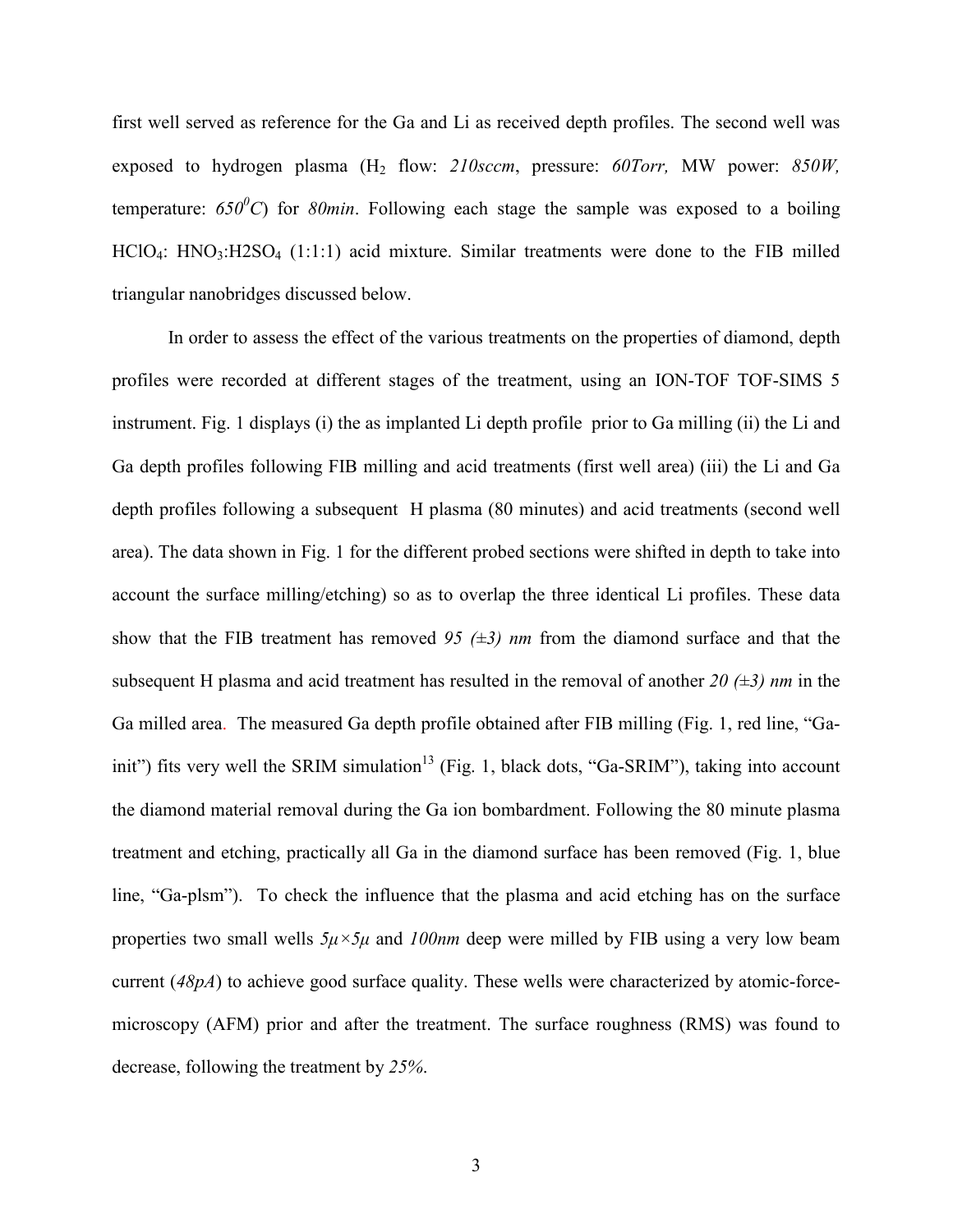A major question is whether the above described diamond treatments result in an improvement of photo emission of the NV centers and of light collection in diamond photonic devices. To investigate this we have studied the emission properties by micro-photoluminescence (µ-PL) in a series of nine triangular cross section nanobridges fabricated by FIB with different surface/volume ratios by varying the width (*W*) from  $0.5\mu$  to  $2\mu$  keeping length at  $12\mu$  (see Fig. 2). The FIB conditions were: *30keV* Ga ions with beam currents gradually decreasing from *2.8nA* (for initial fast milling) to  $98pA$  (for final surface polishing)<sup>9</sup>. The bridges are separated by  $\sim 3\mu$ from the substrate and by more than  $5\mu$  from the side walls.  $\mu$ -PL spectra were measured at room-temperature.<sup>9</sup>

The PL data for three diamond bridges with different widths (*0.5*, *1.3*, and *2.0 µ*) and that from a bulk (untreated) Ib diamond are shown in Fig.3, before (Fig. 3a (top)) and after H plasma and acid treatments (Fig 3a bottom). As can be seen, prior to the treatment the PL intensity in the bridge with  $W=2\mu$  is  $\sim$ 7 times lower than that of the unprocessed diamond. The spectrum contains several peaks (at *572, 578.4, 617.4, 638.5nm*). The *572nm* peak is the diamond Raman line. The peak at 578.4nm (denoted  $NV^*$  below) seems to be related to the  $NV^0$  but is red-shifted by ~3.4nm with respect to the NV<sup>0</sup> zero-phonon-line (ZPL). The peak at 638.5nm is the NV<sup>−</sup> ZPL. The origin of the peak at *617.4nm* requires further investigation, however, it is of no major relevance to the present discussion. The integrated peak areas of the NV<sup>\*</sup>and NV<sup>−</sup> PL lines for the different bridges are shown in Fig. 3b (top). The  $NV^*$  intensity exhibits an approximate linear dependence on the bridge width, suggesting that the center is formed in the vicinity of the treated surfaces. The maximum ratio of NV<sup>−</sup>/NV<sup>\*</sup>≈0.04 (for  $W=2\mu$ ) is ~10<sup>2</sup> lower than the NV<sup>−</sup>/NV<sup>0</sup> in unprocessed bulk diamond. The NV<sup>−</sup> disappearance in the narrowest bridges (*W<1µ*) suggests that implanted Ga neutralizes NV<sup> $-$ </sup> and promotes NV<sup>\*</sup> formation. Increasing *W* beyond *1µ*,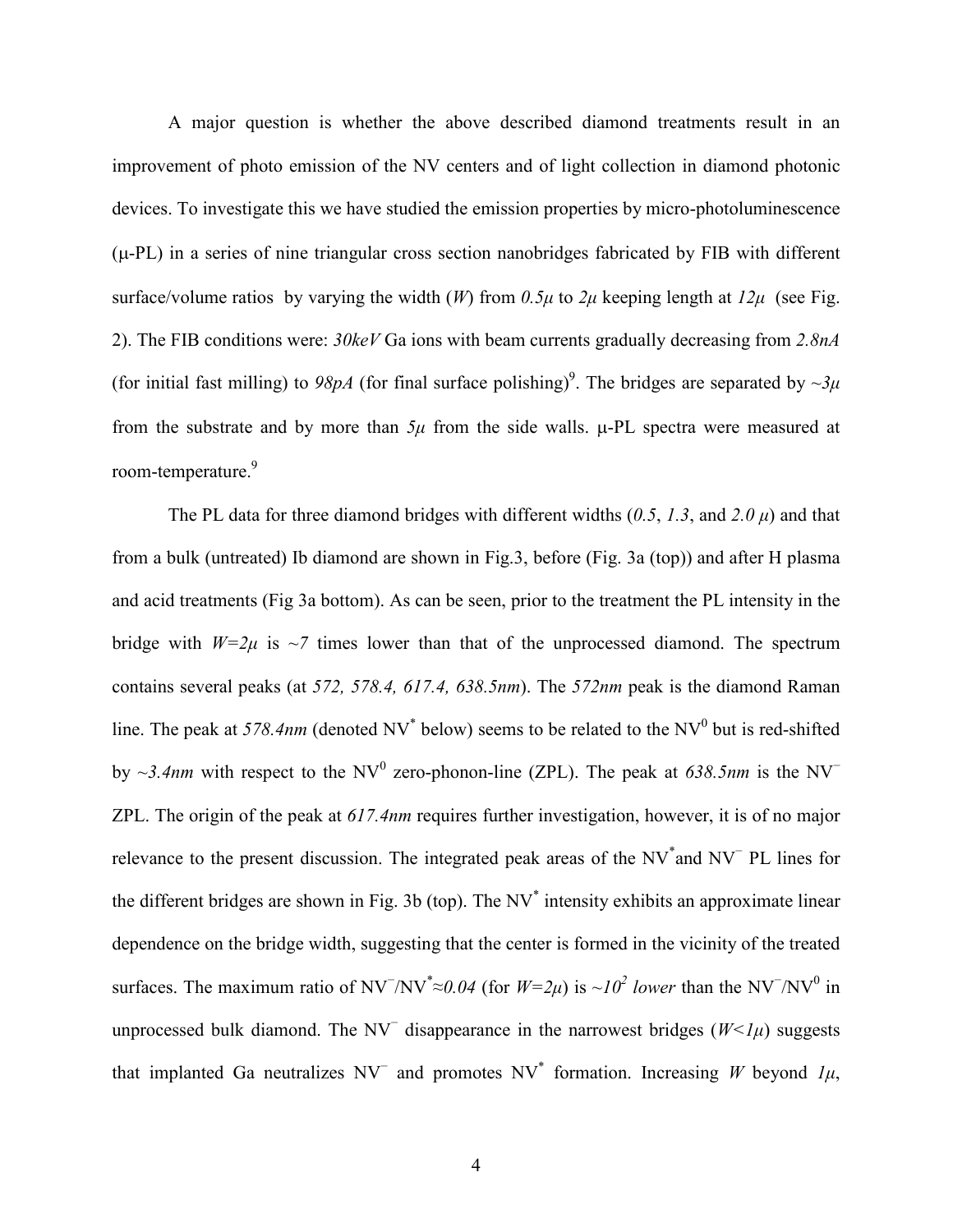apparently, leaves the NV<sup>−</sup> in the bridge center nearly unaffected by the residual Ga on the milled walls.

The PL spectra from the same bridges following the H plasma and acid treatments are shown in the lower part of Fig 3a (bottom). The line shapes resemble those of bulk diamond, while the maximum intensity is *increased* by up to  $\sim$  620 ( $W=2\mu$ ) as compared to the pretreatment values. Only NV<sup>0</sup> at *574.9nm (Δλ*=4.41nm) and the NV<sup>−</sup> at 638nm (Δλ=3.16nm) peaks can be noticed. For the thick bridge ( $W=2\mu$ ) the abundance of NV<sup>-</sup> is increased by ~2.1×10<sup>3</sup> and NV<sup>−</sup>/NV<sup>0</sup> ratio is ~3.6. In the PL spectrum of the thin bridge ( $W=0.5\mu$ ) the NV<sup>−</sup> signal can not be observed prior to the treatment, whereas following the H plasma and acid treatments the NV line is large ( $1.8 \times 10^4$  counts/s) and NV<sup>-</sup>/NV<sup>0</sup>=2.36. The NV<sup>-</sup> and NV<sup>0</sup> abundance increases linearly with bridge cross-section (Fig 3b (bottom)), indicating that the signal originates from the entire bridge volume and not from its carved surface only. The total increase in PL is by the factor of  $\sim l_0^2$  as compared to the bulk. This increase cannot be explained by Ga removal or by NV<sup>\*</sup> conversion to  $NV^0$  and to  $NV^-$  only; however since each Ga ion produces approximately  $170$ vacancies/ion (SRIM), we suggest that after chemical treatment these vacancies are converted to NVs, preferentially to NV<sup>−</sup> .

In summary, it was shown that whereas FIB processing of diamond degrades the optical characteristics, exposure of such treated surfaces to a hydrogen plasma and to acid cleaning greatly improves the PL of color centers in diamond photonic structures. TOF-SIMS depth profiling shows that the detrimental effect of FIB is mainly related to the presence of implanted Ga at or near the surface region. Once the Ga rich layer is removed by H plasma, and the thus formed H termination is replaced with O termination by exposure to acids, a drastical improvement in the optical properties is noticed. Furthermore, this treatment enhances the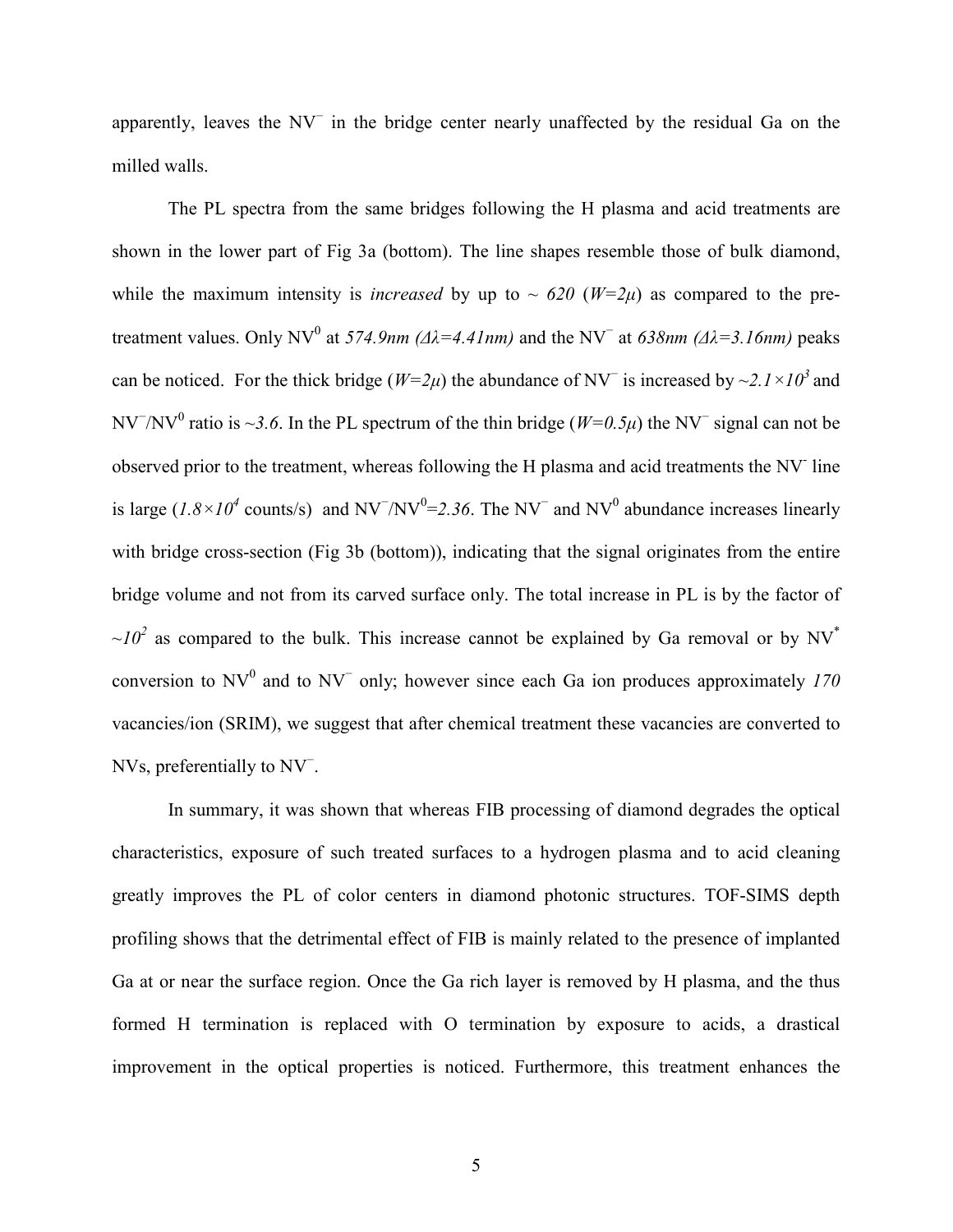desirable NV<sup>-</sup> emission by a factor of ~50 with respect to unprocessed diamond. These results open new ways for realization of FIB-based diamond photonic device with improved photonic properties.

This work was supported by the Russell Berrie Nanotechnology Institute at the Technion and by the German Israeli Foundation (GIF) contract # I-1026-9.14/2009.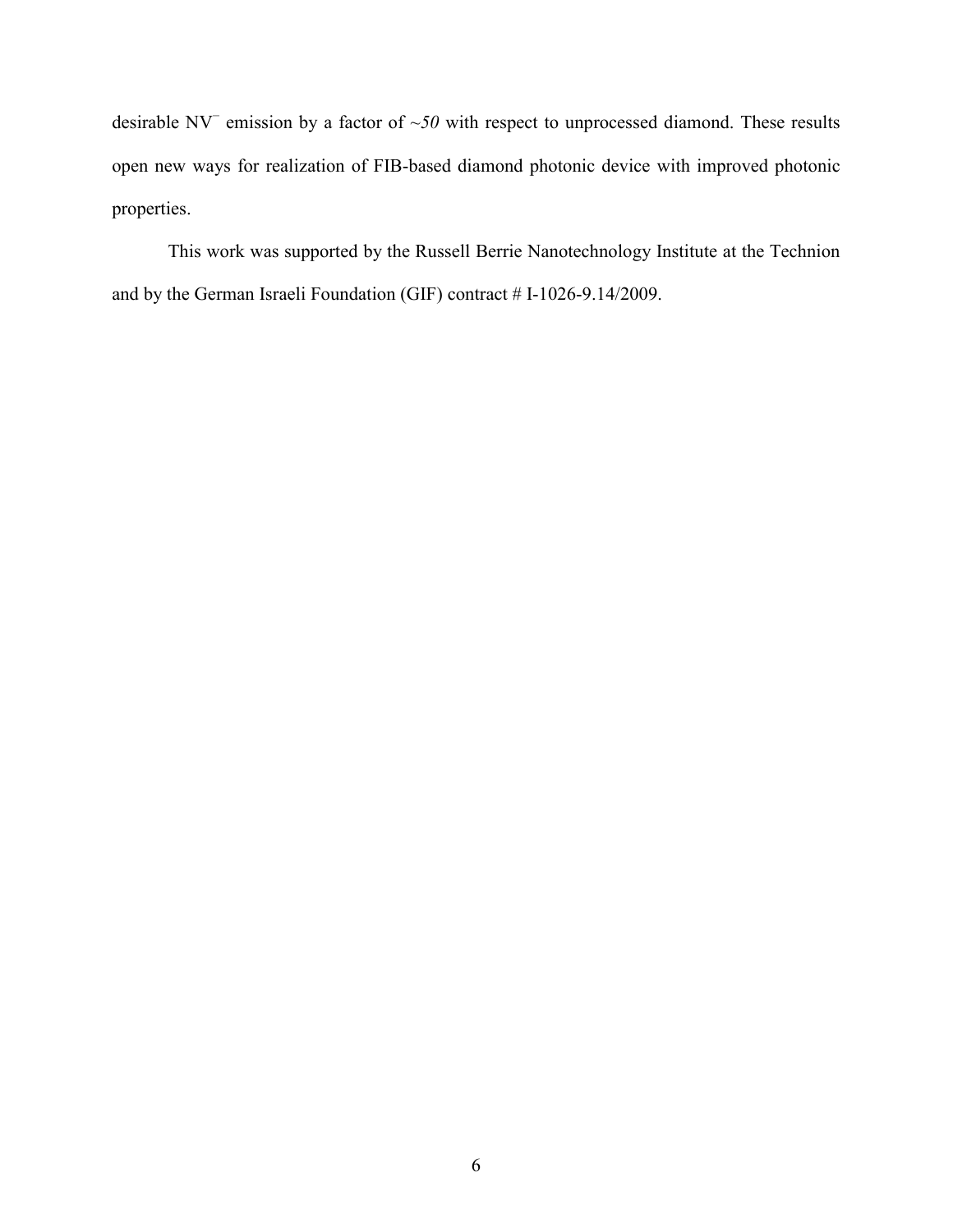## **References:**

- <sup>1</sup> D. D. Awschalom, R. Epstein, and R. Hanson, Scientific American 297, 84 (2007); J. Wrachtrup and F. Jelezko, Journal of Physics: Condensed Matter **18** (21), 807 (2006).
- <sup>2</sup> F. Jelezko, T. Gaebel, I. Popa, M. Domhan, A. Gruber, and J. Wrachtrup, Physical Review Letters **93** (13), 130501 (2004).
- <sup>3</sup> P. Neumann, R. Kolesov, B. Naydenov, J. Beck, F. Rempp, M. Steiner, V. Jacques, G. Balasubramanian, M. L. Markham, D. J. Twitchen, S. Pezzagna, J. Meijer, J. Twamley, F. Jelezko, and J. Wrachtrup, Nat Phys **6** (4), 249 (2010); E. Togan, Y. Chu, A. S. Trifonov, L. Jiang, J. Maze, L. Childress, M. V. G. Dutt, A. S. Sorensen, P. R. Hemmer, A. S. Zibrov, and M. D. Lukin, Nature **466** (7307), 730 (2010).
- <sup>4</sup> S. J. Devitt, A. D. Greentree, R. Ionicioiu, J. L. O'Brien, W. J. Munro, and L. C. L. Hollenberg, Physical Review A **76** (5), 052312 (2007).
- 5 S. J. Devitt, A. G. Fowler, A. M . Stephens, A. D. Greentree, L. C. L. Hollenberg, W. J. Munro, and K. Nemoto, New Journal of Physics **11**, 083032 (2009).
- 6 C. F. Wang, R. Hanson, D. D. Awschalom, E. L. Hu, T. Feygelson, J. Yang, and J. E. Butler, Appl. Phys. Lett. **91** (20), 201112 (2007).
- 7 I. Bayn, B. Meyler, A. Lahav, J. Salzman, R. Kalish, B. A. Fairchild, S. Prawer, M. Barth, O. Benson, T. Wolf, P. Siyushev, F. Jelezko, and J. Wrachtrup, arXiv:1012.5878v1 (2010).
- <sup>8</sup> T. M. Babinec, J. T. Choy, K. J. M. Smith, M. Khan, and M. LonCar, Journal of Vacuum Science & Technology B Microelectronics and Nanometer Structures **29** (1), 010601 (2011).
- <sup>9</sup>I. Bayn, B. Meyler, J. Salzman, and R. Kalish, New Journal of Physics **13** (2), 025018 (2011).
- <sup>10</sup> K.-M. C. Fu, C. Santori, P. E. Barclay, and R. G. Beausoleil, Appl. Phys. Lett. **96** (12), 121907 (2010).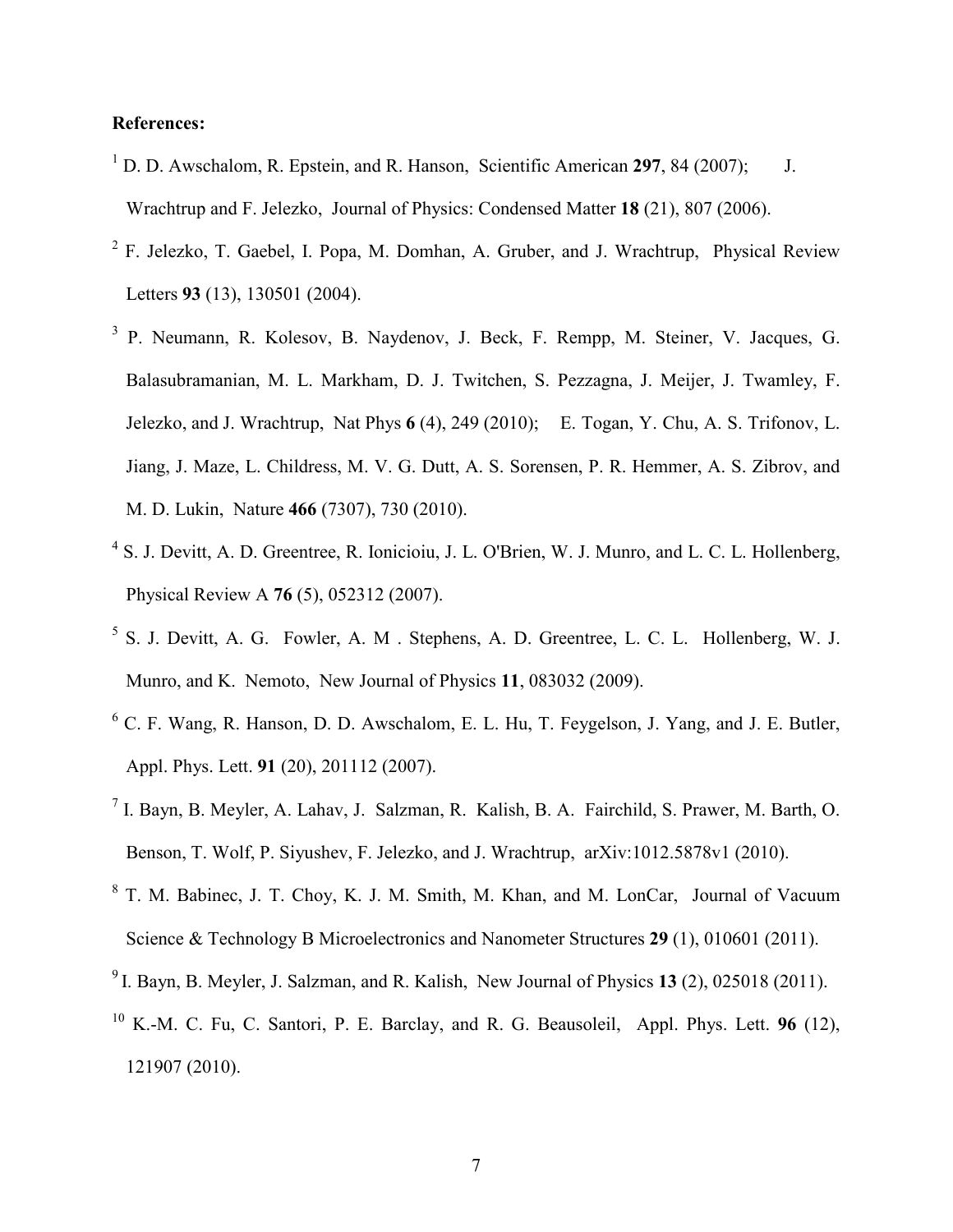- <sup>11</sup> M. V. Hauf, B. Grotz, B. Naydenov, M. Dankerl, S. Pezzagna, J. Meijer, F. Jelezko, J. Wrachtrup, M. Stutzmann, F. Reinhard, and J. A. Garrido, Physical Review B **83** (8), 081304  $(2011).$
- <sup>12</sup> C. Uzan-Saguy, C. Cytermann, R. Brener, V. Richter, M. Shaanan, and R. Kalish, Appl. Phys. Lett. **67** (9), 1194 (1995).
- <sup>13</sup> J. F. Ziegler, M. D. Ziegler, and J. P. Biersack, Nuclear Instruments and Methods in Physics Research Section B: Beam Interactions with Materials and Atoms **268** (11-12), 1818 (2010).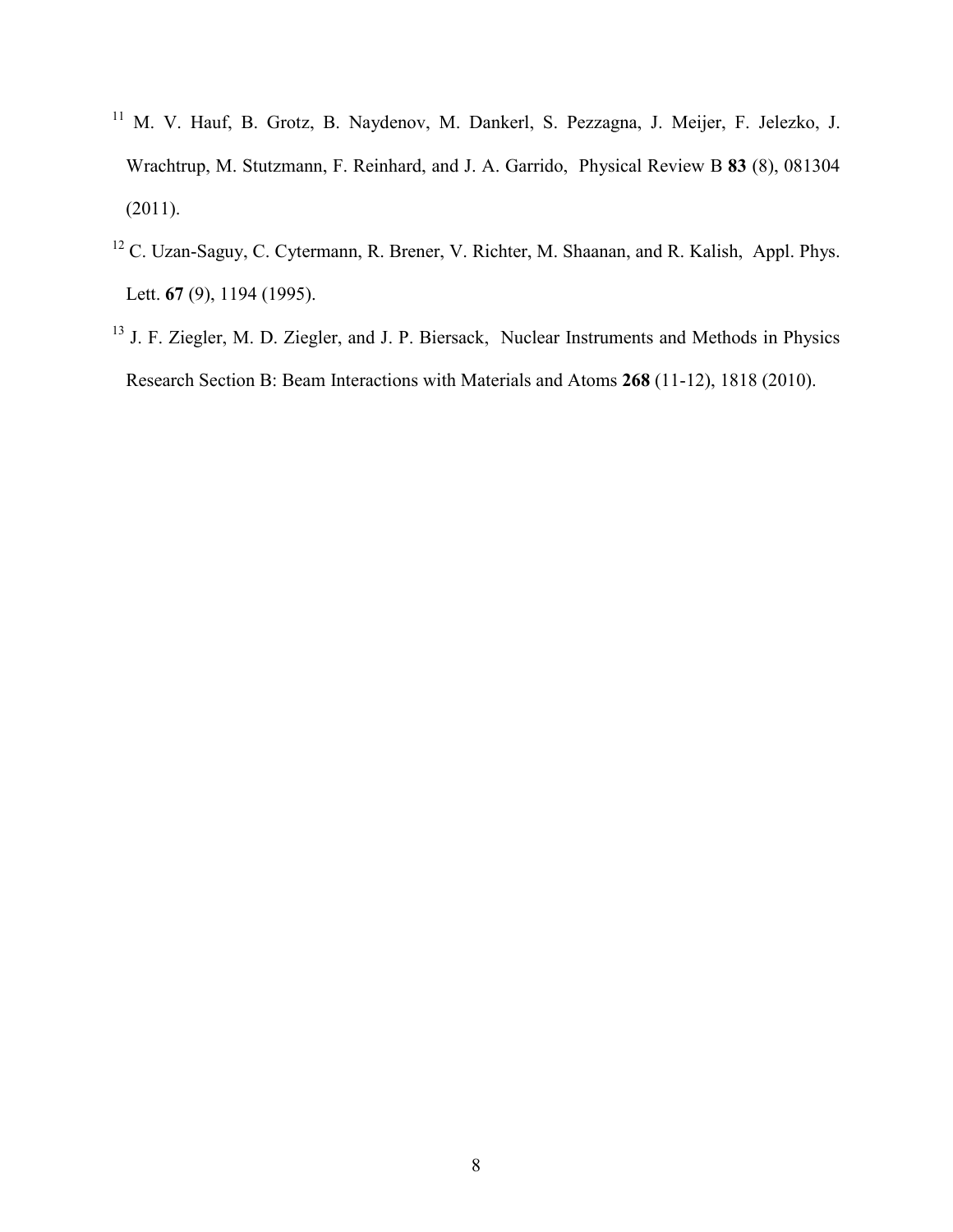## **Figures Captions:**

1. FIG. 1. TOF-SIMS Ga and Li depth profile insde and outside *95nm* deep wells FIB milled in diamond, before and after hydrogen plasma and chemical etching. The diamond was implanted by  $40 \text{keV Li}^+$  as a depth marker prior to the milling. i) as implanted Li depth profile before FIB milling (green curve) ii) Li and Ga depth profiles obtained in the FIB milled well post chemical etching (cyan and red curves, respectively) iii) Li and Ga depth profiles obtained in the FIB milled well, after H plasma and chemical etching (pink and blue curves, respectively) iiii) SRIM simulation of the FIB implanted Ga, fitting exactly the measured profile (Black dotted curve). The figure shows ~*20nm* damaged diamond surface etching after treatments. Note, the Li profiles coincide accurately but are slightly scaled down for an easier picture reading.

2. FIG. 2. Scanning electron micrograph (SEM) of *2µ* wide bridge carved with FIB.

3. FIG 3. (a) The PL of there bridges (*W=0.5, 1.3, 2µ*) carved by FIB (left *y*-axis) and bulk unprocessed diamond as a reference (--, right *y*-axis). (b) NV<sup>\*</sup> and NV<sup>−</sup> integral PL (background subtracted and Gaussian fit) that is proportional to their abundance. The  $W<1\mu$  is marked in cyan. (c) The PL of bridges measured in (a) post hydrogenation and chemical milling. (d) Integral intensity of  $NV<sup>0</sup>$  and NV<sup> $-$ </sup> post hydrogenation and chemical milling.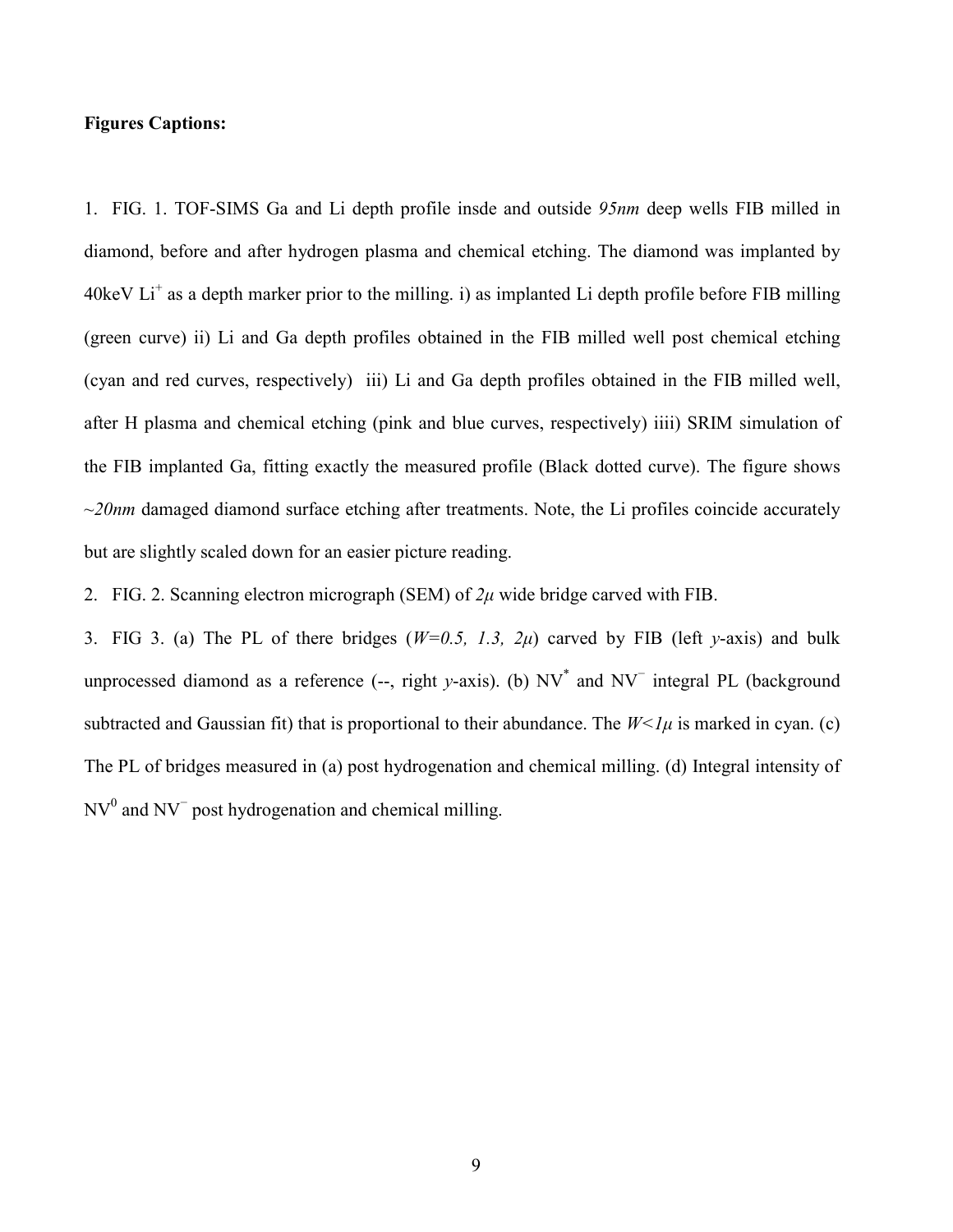

FIG. 1. TOF-SIMS Ga and Li depth profile insde and outside *95nm* deep wells FIB milled in diamond, before and after hydrogen plasma and chemical etching. The diamond was implanted by  $40 \text{keV}$  Li<sup>+</sup> as a depth marker prior to the milling. i) as implanted Li depth profile before FIB milling (green curve) ii) Li and Ga depth profiles obtained in the FIB milled well post chemical etching (cyan and red curves, respectively) iii) Li and Ga depth profiles obtained in the FIB milled well, after H plasma and chemical etching (pink and blue curves, respectively) iiii) SRIM simulation of the FIB implanted Ga, fitting exactly the measured profile (Black dotted curve). The figure shows ~*20nm* damaged diamond surface etching after treatments. Note, the Li profiles coincide accurately but are slightly scaled down for an easier picture reading.

Figure 1 of 3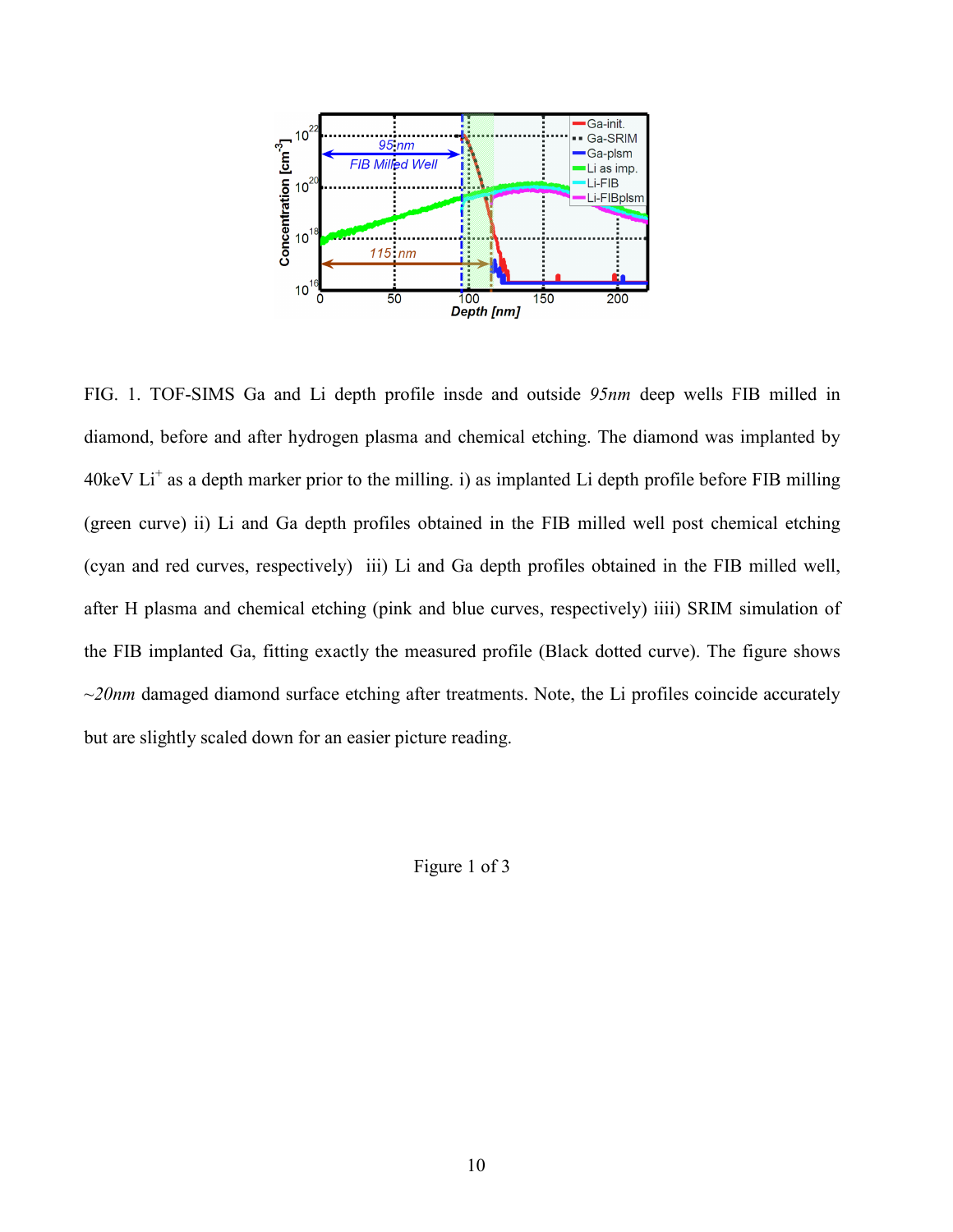

FIG. 2. Scanning electron micrograph (SEM) of *2µ* wide bridge carved with FIB.

Figure 2 of 3